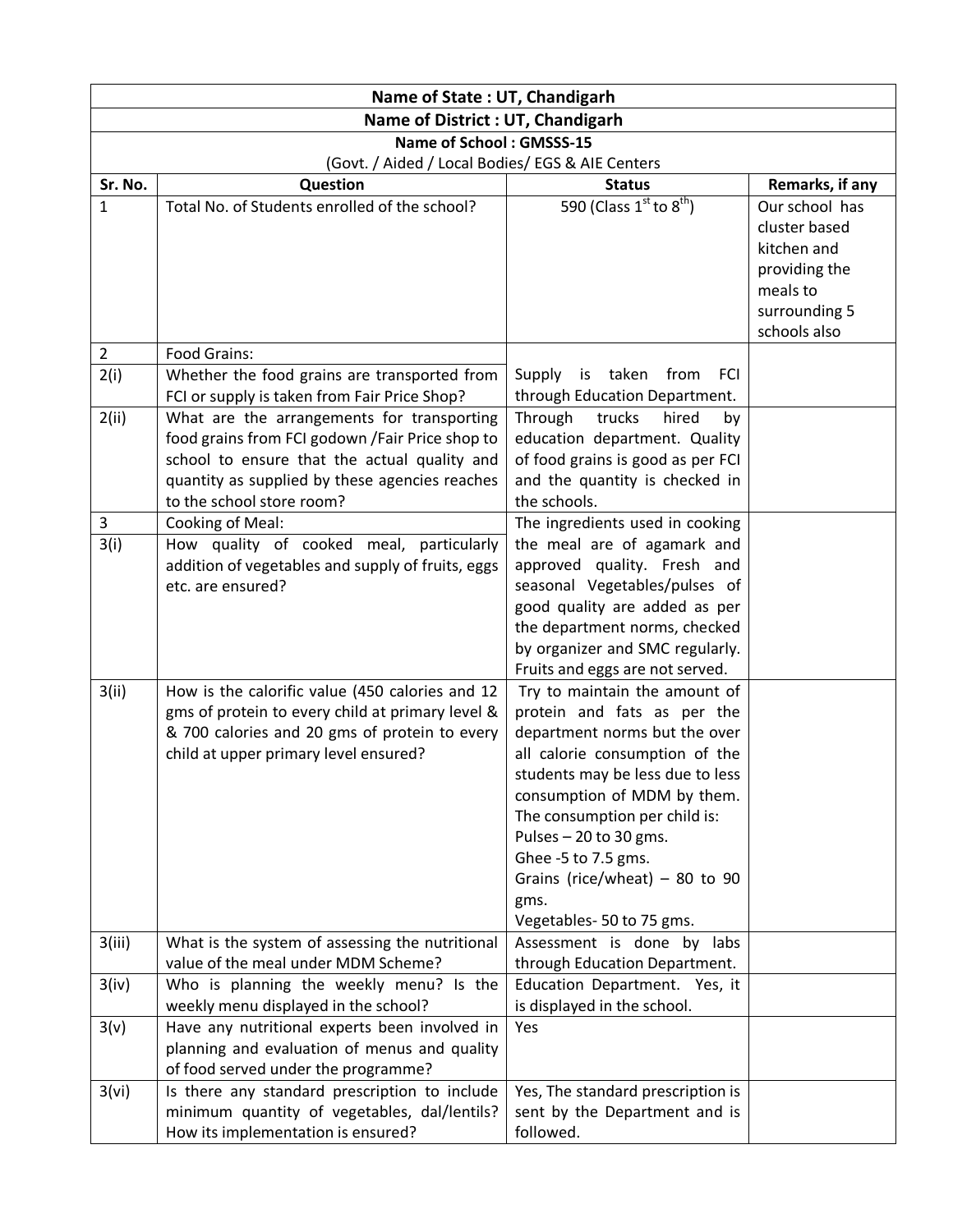| 4<br>Monitoring:<br>Yes, by the SMC.<br>4(i)<br>Whether Regularity, wholesomeness and over-<br>all quality of mid day meal served to children is<br>being monitored on daily basis, if yes, then by<br>whom?<br>4(ii)<br>Whether cleanliness in cooking, serving and<br>Yes, by the organizer and the<br>consumption of mid-day meal is being<br>MDM in charge.<br>monitored on daily basis, if yes then by whom?<br>4(iii)<br>Whether timely procurement of Ingredients,<br><b>YES</b><br>fuel etc of good quality is monitored on weekly<br>basis?<br>4(iv)<br>Whether quantity of raw food material (each<br><b>YES</b><br>item) taken out for cooking is recorded in<br>register on daily basis under signature of a<br>designated monitoring person?<br>4(v)<br>Whether raw material is inspected daily before<br><b>YES</b><br>being put to use for cooking? Whether any<br>register entry is maintained on daily basis<br>under signature of a designated monitoring<br>person?<br>5<br>Infrastructure: Kitchen-cum-store / Storage<br>YES,<br>40*55ft<br>Bins / Utensils / water / Fuel<br>2200 sq. ft<br>5(i)<br>Whether school / Centre has pucca kitchen-<br>cum-store as per specification of para 4.2 r/w<br>204.6 sq.m.<br>Ann.9? If yes then give size and other details of<br>kitchen and store, both separately.<br>5(ii)<br>Whether cooked food is procured from a<br><b>NO</b><br>centralized kitchen? If yes, then give the<br>distance of the centralized kitchen from the<br>school. How much time it takes for the cooked<br>food to reach the school and whether it comes<br>hot, in good and eatable condition?<br>5(iii)<br>What measures, if any, are being adopted to<br>N.A<br>test and ensure quality and quantity of food in<br>case food is procured from a centralized<br>kitchen?<br>Whether school / Centre has Storage Bins? If<br><b>YES</b><br>5(iv)<br>yes, give number, size and nature of Bins.<br>1 big Drum of steel for rice (6<br>quintals)<br>1 big Drum of steel for atta (5<br>quintals)<br>2 steel almirahs for storage of<br>spices and pulses.<br>Various small drums for storage<br>of raw cooked items<br>Whether the school / Centre has Cooking<br><b>YES</b><br>5(v)<br>Utensils? If yes, give their number and size.<br>3 big cookers $-$ 108 L capacity<br>each | 3(vii) | Are eggs, fruits etc being served and how<br>frequently? | No |  |
|---------------------------------------------------------------------------------------------------------------------------------------------------------------------------------------------------------------------------------------------------------------------------------------------------------------------------------------------------------------------------------------------------------------------------------------------------------------------------------------------------------------------------------------------------------------------------------------------------------------------------------------------------------------------------------------------------------------------------------------------------------------------------------------------------------------------------------------------------------------------------------------------------------------------------------------------------------------------------------------------------------------------------------------------------------------------------------------------------------------------------------------------------------------------------------------------------------------------------------------------------------------------------------------------------------------------------------------------------------------------------------------------------------------------------------------------------------------------------------------------------------------------------------------------------------------------------------------------------------------------------------------------------------------------------------------------------------------------------------------------------------------------------------------------------------------------------------------------------------------------------------------------------------------------------------------------------------------------------------------------------------------------------------------------------------------------------------------------------------------------------------------------------------------------------------------------------------------------------------------------------------------------------------------------------------------------------|--------|----------------------------------------------------------|----|--|
|                                                                                                                                                                                                                                                                                                                                                                                                                                                                                                                                                                                                                                                                                                                                                                                                                                                                                                                                                                                                                                                                                                                                                                                                                                                                                                                                                                                                                                                                                                                                                                                                                                                                                                                                                                                                                                                                                                                                                                                                                                                                                                                                                                                                                                                                                                                           |        |                                                          |    |  |
|                                                                                                                                                                                                                                                                                                                                                                                                                                                                                                                                                                                                                                                                                                                                                                                                                                                                                                                                                                                                                                                                                                                                                                                                                                                                                                                                                                                                                                                                                                                                                                                                                                                                                                                                                                                                                                                                                                                                                                                                                                                                                                                                                                                                                                                                                                                           |        |                                                          |    |  |
|                                                                                                                                                                                                                                                                                                                                                                                                                                                                                                                                                                                                                                                                                                                                                                                                                                                                                                                                                                                                                                                                                                                                                                                                                                                                                                                                                                                                                                                                                                                                                                                                                                                                                                                                                                                                                                                                                                                                                                                                                                                                                                                                                                                                                                                                                                                           |        |                                                          |    |  |
|                                                                                                                                                                                                                                                                                                                                                                                                                                                                                                                                                                                                                                                                                                                                                                                                                                                                                                                                                                                                                                                                                                                                                                                                                                                                                                                                                                                                                                                                                                                                                                                                                                                                                                                                                                                                                                                                                                                                                                                                                                                                                                                                                                                                                                                                                                                           |        |                                                          |    |  |
|                                                                                                                                                                                                                                                                                                                                                                                                                                                                                                                                                                                                                                                                                                                                                                                                                                                                                                                                                                                                                                                                                                                                                                                                                                                                                                                                                                                                                                                                                                                                                                                                                                                                                                                                                                                                                                                                                                                                                                                                                                                                                                                                                                                                                                                                                                                           |        |                                                          |    |  |
|                                                                                                                                                                                                                                                                                                                                                                                                                                                                                                                                                                                                                                                                                                                                                                                                                                                                                                                                                                                                                                                                                                                                                                                                                                                                                                                                                                                                                                                                                                                                                                                                                                                                                                                                                                                                                                                                                                                                                                                                                                                                                                                                                                                                                                                                                                                           |        |                                                          |    |  |
|                                                                                                                                                                                                                                                                                                                                                                                                                                                                                                                                                                                                                                                                                                                                                                                                                                                                                                                                                                                                                                                                                                                                                                                                                                                                                                                                                                                                                                                                                                                                                                                                                                                                                                                                                                                                                                                                                                                                                                                                                                                                                                                                                                                                                                                                                                                           |        |                                                          |    |  |
|                                                                                                                                                                                                                                                                                                                                                                                                                                                                                                                                                                                                                                                                                                                                                                                                                                                                                                                                                                                                                                                                                                                                                                                                                                                                                                                                                                                                                                                                                                                                                                                                                                                                                                                                                                                                                                                                                                                                                                                                                                                                                                                                                                                                                                                                                                                           |        |                                                          |    |  |
|                                                                                                                                                                                                                                                                                                                                                                                                                                                                                                                                                                                                                                                                                                                                                                                                                                                                                                                                                                                                                                                                                                                                                                                                                                                                                                                                                                                                                                                                                                                                                                                                                                                                                                                                                                                                                                                                                                                                                                                                                                                                                                                                                                                                                                                                                                                           |        |                                                          |    |  |
|                                                                                                                                                                                                                                                                                                                                                                                                                                                                                                                                                                                                                                                                                                                                                                                                                                                                                                                                                                                                                                                                                                                                                                                                                                                                                                                                                                                                                                                                                                                                                                                                                                                                                                                                                                                                                                                                                                                                                                                                                                                                                                                                                                                                                                                                                                                           |        |                                                          |    |  |
|                                                                                                                                                                                                                                                                                                                                                                                                                                                                                                                                                                                                                                                                                                                                                                                                                                                                                                                                                                                                                                                                                                                                                                                                                                                                                                                                                                                                                                                                                                                                                                                                                                                                                                                                                                                                                                                                                                                                                                                                                                                                                                                                                                                                                                                                                                                           |        |                                                          |    |  |
|                                                                                                                                                                                                                                                                                                                                                                                                                                                                                                                                                                                                                                                                                                                                                                                                                                                                                                                                                                                                                                                                                                                                                                                                                                                                                                                                                                                                                                                                                                                                                                                                                                                                                                                                                                                                                                                                                                                                                                                                                                                                                                                                                                                                                                                                                                                           |        |                                                          |    |  |
|                                                                                                                                                                                                                                                                                                                                                                                                                                                                                                                                                                                                                                                                                                                                                                                                                                                                                                                                                                                                                                                                                                                                                                                                                                                                                                                                                                                                                                                                                                                                                                                                                                                                                                                                                                                                                                                                                                                                                                                                                                                                                                                                                                                                                                                                                                                           |        |                                                          |    |  |
|                                                                                                                                                                                                                                                                                                                                                                                                                                                                                                                                                                                                                                                                                                                                                                                                                                                                                                                                                                                                                                                                                                                                                                                                                                                                                                                                                                                                                                                                                                                                                                                                                                                                                                                                                                                                                                                                                                                                                                                                                                                                                                                                                                                                                                                                                                                           |        |                                                          |    |  |
|                                                                                                                                                                                                                                                                                                                                                                                                                                                                                                                                                                                                                                                                                                                                                                                                                                                                                                                                                                                                                                                                                                                                                                                                                                                                                                                                                                                                                                                                                                                                                                                                                                                                                                                                                                                                                                                                                                                                                                                                                                                                                                                                                                                                                                                                                                                           |        |                                                          |    |  |
|                                                                                                                                                                                                                                                                                                                                                                                                                                                                                                                                                                                                                                                                                                                                                                                                                                                                                                                                                                                                                                                                                                                                                                                                                                                                                                                                                                                                                                                                                                                                                                                                                                                                                                                                                                                                                                                                                                                                                                                                                                                                                                                                                                                                                                                                                                                           |        |                                                          |    |  |
|                                                                                                                                                                                                                                                                                                                                                                                                                                                                                                                                                                                                                                                                                                                                                                                                                                                                                                                                                                                                                                                                                                                                                                                                                                                                                                                                                                                                                                                                                                                                                                                                                                                                                                                                                                                                                                                                                                                                                                                                                                                                                                                                                                                                                                                                                                                           |        |                                                          |    |  |
|                                                                                                                                                                                                                                                                                                                                                                                                                                                                                                                                                                                                                                                                                                                                                                                                                                                                                                                                                                                                                                                                                                                                                                                                                                                                                                                                                                                                                                                                                                                                                                                                                                                                                                                                                                                                                                                                                                                                                                                                                                                                                                                                                                                                                                                                                                                           |        |                                                          |    |  |
|                                                                                                                                                                                                                                                                                                                                                                                                                                                                                                                                                                                                                                                                                                                                                                                                                                                                                                                                                                                                                                                                                                                                                                                                                                                                                                                                                                                                                                                                                                                                                                                                                                                                                                                                                                                                                                                                                                                                                                                                                                                                                                                                                                                                                                                                                                                           |        |                                                          |    |  |
|                                                                                                                                                                                                                                                                                                                                                                                                                                                                                                                                                                                                                                                                                                                                                                                                                                                                                                                                                                                                                                                                                                                                                                                                                                                                                                                                                                                                                                                                                                                                                                                                                                                                                                                                                                                                                                                                                                                                                                                                                                                                                                                                                                                                                                                                                                                           |        |                                                          |    |  |
|                                                                                                                                                                                                                                                                                                                                                                                                                                                                                                                                                                                                                                                                                                                                                                                                                                                                                                                                                                                                                                                                                                                                                                                                                                                                                                                                                                                                                                                                                                                                                                                                                                                                                                                                                                                                                                                                                                                                                                                                                                                                                                                                                                                                                                                                                                                           |        |                                                          |    |  |
|                                                                                                                                                                                                                                                                                                                                                                                                                                                                                                                                                                                                                                                                                                                                                                                                                                                                                                                                                                                                                                                                                                                                                                                                                                                                                                                                                                                                                                                                                                                                                                                                                                                                                                                                                                                                                                                                                                                                                                                                                                                                                                                                                                                                                                                                                                                           |        |                                                          |    |  |
|                                                                                                                                                                                                                                                                                                                                                                                                                                                                                                                                                                                                                                                                                                                                                                                                                                                                                                                                                                                                                                                                                                                                                                                                                                                                                                                                                                                                                                                                                                                                                                                                                                                                                                                                                                                                                                                                                                                                                                                                                                                                                                                                                                                                                                                                                                                           |        |                                                          |    |  |
|                                                                                                                                                                                                                                                                                                                                                                                                                                                                                                                                                                                                                                                                                                                                                                                                                                                                                                                                                                                                                                                                                                                                                                                                                                                                                                                                                                                                                                                                                                                                                                                                                                                                                                                                                                                                                                                                                                                                                                                                                                                                                                                                                                                                                                                                                                                           |        |                                                          |    |  |
|                                                                                                                                                                                                                                                                                                                                                                                                                                                                                                                                                                                                                                                                                                                                                                                                                                                                                                                                                                                                                                                                                                                                                                                                                                                                                                                                                                                                                                                                                                                                                                                                                                                                                                                                                                                                                                                                                                                                                                                                                                                                                                                                                                                                                                                                                                                           |        |                                                          |    |  |
|                                                                                                                                                                                                                                                                                                                                                                                                                                                                                                                                                                                                                                                                                                                                                                                                                                                                                                                                                                                                                                                                                                                                                                                                                                                                                                                                                                                                                                                                                                                                                                                                                                                                                                                                                                                                                                                                                                                                                                                                                                                                                                                                                                                                                                                                                                                           |        |                                                          |    |  |
|                                                                                                                                                                                                                                                                                                                                                                                                                                                                                                                                                                                                                                                                                                                                                                                                                                                                                                                                                                                                                                                                                                                                                                                                                                                                                                                                                                                                                                                                                                                                                                                                                                                                                                                                                                                                                                                                                                                                                                                                                                                                                                                                                                                                                                                                                                                           |        |                                                          |    |  |
|                                                                                                                                                                                                                                                                                                                                                                                                                                                                                                                                                                                                                                                                                                                                                                                                                                                                                                                                                                                                                                                                                                                                                                                                                                                                                                                                                                                                                                                                                                                                                                                                                                                                                                                                                                                                                                                                                                                                                                                                                                                                                                                                                                                                                                                                                                                           |        |                                                          |    |  |
|                                                                                                                                                                                                                                                                                                                                                                                                                                                                                                                                                                                                                                                                                                                                                                                                                                                                                                                                                                                                                                                                                                                                                                                                                                                                                                                                                                                                                                                                                                                                                                                                                                                                                                                                                                                                                                                                                                                                                                                                                                                                                                                                                                                                                                                                                                                           |        |                                                          |    |  |
|                                                                                                                                                                                                                                                                                                                                                                                                                                                                                                                                                                                                                                                                                                                                                                                                                                                                                                                                                                                                                                                                                                                                                                                                                                                                                                                                                                                                                                                                                                                                                                                                                                                                                                                                                                                                                                                                                                                                                                                                                                                                                                                                                                                                                                                                                                                           |        |                                                          |    |  |
|                                                                                                                                                                                                                                                                                                                                                                                                                                                                                                                                                                                                                                                                                                                                                                                                                                                                                                                                                                                                                                                                                                                                                                                                                                                                                                                                                                                                                                                                                                                                                                                                                                                                                                                                                                                                                                                                                                                                                                                                                                                                                                                                                                                                                                                                                                                           |        |                                                          |    |  |
|                                                                                                                                                                                                                                                                                                                                                                                                                                                                                                                                                                                                                                                                                                                                                                                                                                                                                                                                                                                                                                                                                                                                                                                                                                                                                                                                                                                                                                                                                                                                                                                                                                                                                                                                                                                                                                                                                                                                                                                                                                                                                                                                                                                                                                                                                                                           |        |                                                          |    |  |
|                                                                                                                                                                                                                                                                                                                                                                                                                                                                                                                                                                                                                                                                                                                                                                                                                                                                                                                                                                                                                                                                                                                                                                                                                                                                                                                                                                                                                                                                                                                                                                                                                                                                                                                                                                                                                                                                                                                                                                                                                                                                                                                                                                                                                                                                                                                           |        |                                                          |    |  |
|                                                                                                                                                                                                                                                                                                                                                                                                                                                                                                                                                                                                                                                                                                                                                                                                                                                                                                                                                                                                                                                                                                                                                                                                                                                                                                                                                                                                                                                                                                                                                                                                                                                                                                                                                                                                                                                                                                                                                                                                                                                                                                                                                                                                                                                                                                                           |        |                                                          |    |  |
|                                                                                                                                                                                                                                                                                                                                                                                                                                                                                                                                                                                                                                                                                                                                                                                                                                                                                                                                                                                                                                                                                                                                                                                                                                                                                                                                                                                                                                                                                                                                                                                                                                                                                                                                                                                                                                                                                                                                                                                                                                                                                                                                                                                                                                                                                                                           |        |                                                          |    |  |
|                                                                                                                                                                                                                                                                                                                                                                                                                                                                                                                                                                                                                                                                                                                                                                                                                                                                                                                                                                                                                                                                                                                                                                                                                                                                                                                                                                                                                                                                                                                                                                                                                                                                                                                                                                                                                                                                                                                                                                                                                                                                                                                                                                                                                                                                                                                           |        |                                                          |    |  |
|                                                                                                                                                                                                                                                                                                                                                                                                                                                                                                                                                                                                                                                                                                                                                                                                                                                                                                                                                                                                                                                                                                                                                                                                                                                                                                                                                                                                                                                                                                                                                                                                                                                                                                                                                                                                                                                                                                                                                                                                                                                                                                                                                                                                                                                                                                                           |        |                                                          |    |  |
|                                                                                                                                                                                                                                                                                                                                                                                                                                                                                                                                                                                                                                                                                                                                                                                                                                                                                                                                                                                                                                                                                                                                                                                                                                                                                                                                                                                                                                                                                                                                                                                                                                                                                                                                                                                                                                                                                                                                                                                                                                                                                                                                                                                                                                                                                                                           |        |                                                          |    |  |
|                                                                                                                                                                                                                                                                                                                                                                                                                                                                                                                                                                                                                                                                                                                                                                                                                                                                                                                                                                                                                                                                                                                                                                                                                                                                                                                                                                                                                                                                                                                                                                                                                                                                                                                                                                                                                                                                                                                                                                                                                                                                                                                                                                                                                                                                                                                           |        |                                                          |    |  |
|                                                                                                                                                                                                                                                                                                                                                                                                                                                                                                                                                                                                                                                                                                                                                                                                                                                                                                                                                                                                                                                                                                                                                                                                                                                                                                                                                                                                                                                                                                                                                                                                                                                                                                                                                                                                                                                                                                                                                                                                                                                                                                                                                                                                                                                                                                                           |        |                                                          |    |  |
|                                                                                                                                                                                                                                                                                                                                                                                                                                                                                                                                                                                                                                                                                                                                                                                                                                                                                                                                                                                                                                                                                                                                                                                                                                                                                                                                                                                                                                                                                                                                                                                                                                                                                                                                                                                                                                                                                                                                                                                                                                                                                                                                                                                                                                                                                                                           |        |                                                          |    |  |
|                                                                                                                                                                                                                                                                                                                                                                                                                                                                                                                                                                                                                                                                                                                                                                                                                                                                                                                                                                                                                                                                                                                                                                                                                                                                                                                                                                                                                                                                                                                                                                                                                                                                                                                                                                                                                                                                                                                                                                                                                                                                                                                                                                                                                                                                                                                           |        |                                                          |    |  |
|                                                                                                                                                                                                                                                                                                                                                                                                                                                                                                                                                                                                                                                                                                                                                                                                                                                                                                                                                                                                                                                                                                                                                                                                                                                                                                                                                                                                                                                                                                                                                                                                                                                                                                                                                                                                                                                                                                                                                                                                                                                                                                                                                                                                                                                                                                                           |        |                                                          |    |  |
|                                                                                                                                                                                                                                                                                                                                                                                                                                                                                                                                                                                                                                                                                                                                                                                                                                                                                                                                                                                                                                                                                                                                                                                                                                                                                                                                                                                                                                                                                                                                                                                                                                                                                                                                                                                                                                                                                                                                                                                                                                                                                                                                                                                                                                                                                                                           |        |                                                          |    |  |
|                                                                                                                                                                                                                                                                                                                                                                                                                                                                                                                                                                                                                                                                                                                                                                                                                                                                                                                                                                                                                                                                                                                                                                                                                                                                                                                                                                                                                                                                                                                                                                                                                                                                                                                                                                                                                                                                                                                                                                                                                                                                                                                                                                                                                                                                                                                           |        |                                                          |    |  |
|                                                                                                                                                                                                                                                                                                                                                                                                                                                                                                                                                                                                                                                                                                                                                                                                                                                                                                                                                                                                                                                                                                                                                                                                                                                                                                                                                                                                                                                                                                                                                                                                                                                                                                                                                                                                                                                                                                                                                                                                                                                                                                                                                                                                                                                                                                                           |        |                                                          |    |  |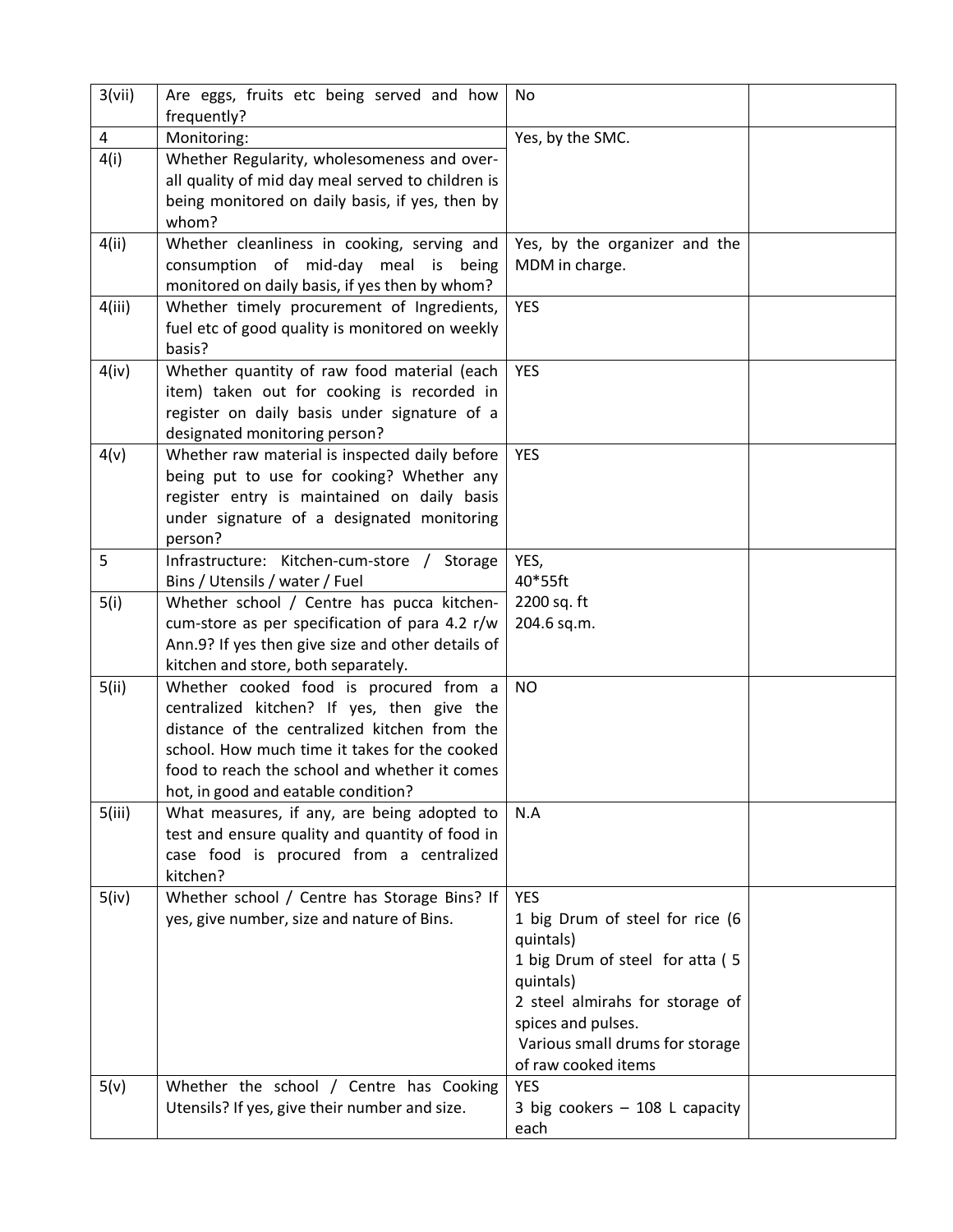|         |                                                                                             | 6 small cookers- 22 L capacity         |            |       |
|---------|---------------------------------------------------------------------------------------------|----------------------------------------|------------|-------|
|         |                                                                                             | each                                   |            |       |
|         |                                                                                             | 4 big patilas of Top 27" Base          |            |       |
|         |                                                                                             | 24,                                    |            |       |
|         |                                                                                             | 10 medium patilas top 22" Base<br>20'' |            |       |
|         |                                                                                             | 2 big kadai (Approx. 10 kg             |            |       |
|         |                                                                                             | Halwa can be prepared in each)         |            |       |
|         |                                                                                             | 2 small kadai ((Approx. 5 kg           |            |       |
|         |                                                                                             | Halwa can be prepared in each)         |            |       |
| 5(vi)   | Whether the school / Centre has Utensils for                                                | Yes, as usual all students are         |            |       |
|         | children to have food (plate, glass, bowl, spoon,                                           | suppose to bring their own             |            |       |
|         | one each per child)                                                                         | Tiffin's and spoons but if they        |            |       |
|         |                                                                                             | fail to bring it then the school       |            |       |
|         |                                                                                             | provides them plate and spoon.         |            |       |
|         |                                                                                             | School have sufficient utensils        |            |       |
|         |                                                                                             | to meet the demand of Mid Day          |            |       |
|         |                                                                                             | Meal.                                  |            |       |
| 5(vii)  | Whether the school Centre has functional hand                                               | Yes, 20 taps.                          |            |       |
|         | wash facility / counters with soap? If yes, give                                            |                                        |            |       |
|         | their number                                                                                |                                        |            |       |
| 5(viii) | Whether the school / centre has proper                                                      | Yes                                    |            |       |
|         | arrangement for pure drinking water?                                                        |                                        |            |       |
| 5(ix)   | school/centre<br>Whether<br>the<br>has<br>proper<br>arrangement for clean water for washing | Yes                                    |            |       |
|         | vegetables, pulses, grains and cleaning used                                                |                                        |            |       |
|         | utensils?                                                                                   |                                        |            |       |
| 5(x)    | Whether the school / centre has a suitable and                                              | Food is served in classrooms           |            |       |
|         | child friendly eating place, say a dining room or                                           | only.                                  |            |       |
|         | veranda? If yes, give its size and other details                                            |                                        |            |       |
|         | for arrangements for light and air.                                                         |                                        |            |       |
| 5(xi)   | Nature of fuel being used (gas bases, smokeless                                             | LPG based.                             |            |       |
|         | chullhas, traditional method of firewood,                                                   |                                        |            |       |
|         | kerosene, etc)                                                                              |                                        |            |       |
| 5(xii)  | Reason for not using gas bases cooking and                                                  | N.A                                    |            |       |
|         | proposal to convert.                                                                        |                                        |            |       |
| 6       | Infrastructure: Capacity Building:                                                          | The teachers and organizers are        |            |       |
| 6(i)    | Details of Plan to train Teachers and organizers                                            | trained<br>through<br>training         |            |       |
|         | / cooks/ helpers?                                                                           | programmes at CIHM-42 and              |            |       |
|         |                                                                                             | meeting<br>by<br>Education             |            |       |
|         |                                                                                             | Department through cascade             |            |       |
|         |                                                                                             | plan.                                  |            |       |
| 6(ii)   | Are VECs (Village Education Committees),                                                    | Yes, SMC                               |            |       |
|         | SMCs(Steering and Monitoring Committee),                                                    |                                        |            |       |
|         | MTAs (Mothers-Teachers Association), etc                                                    |                                        |            |       |
|         | oriented for effective implementation through                                               |                                        |            |       |
|         | their close supervision?                                                                    |                                        |            |       |
| 7       | Role of Teachers                                                                            |                                        | As<br>per  | the   |
| 7(i)    | Details of orienting Teachers regarding their                                               |                                        | guidelines | given |
|         | role in the Scheme?                                                                         |                                        | by         | the   |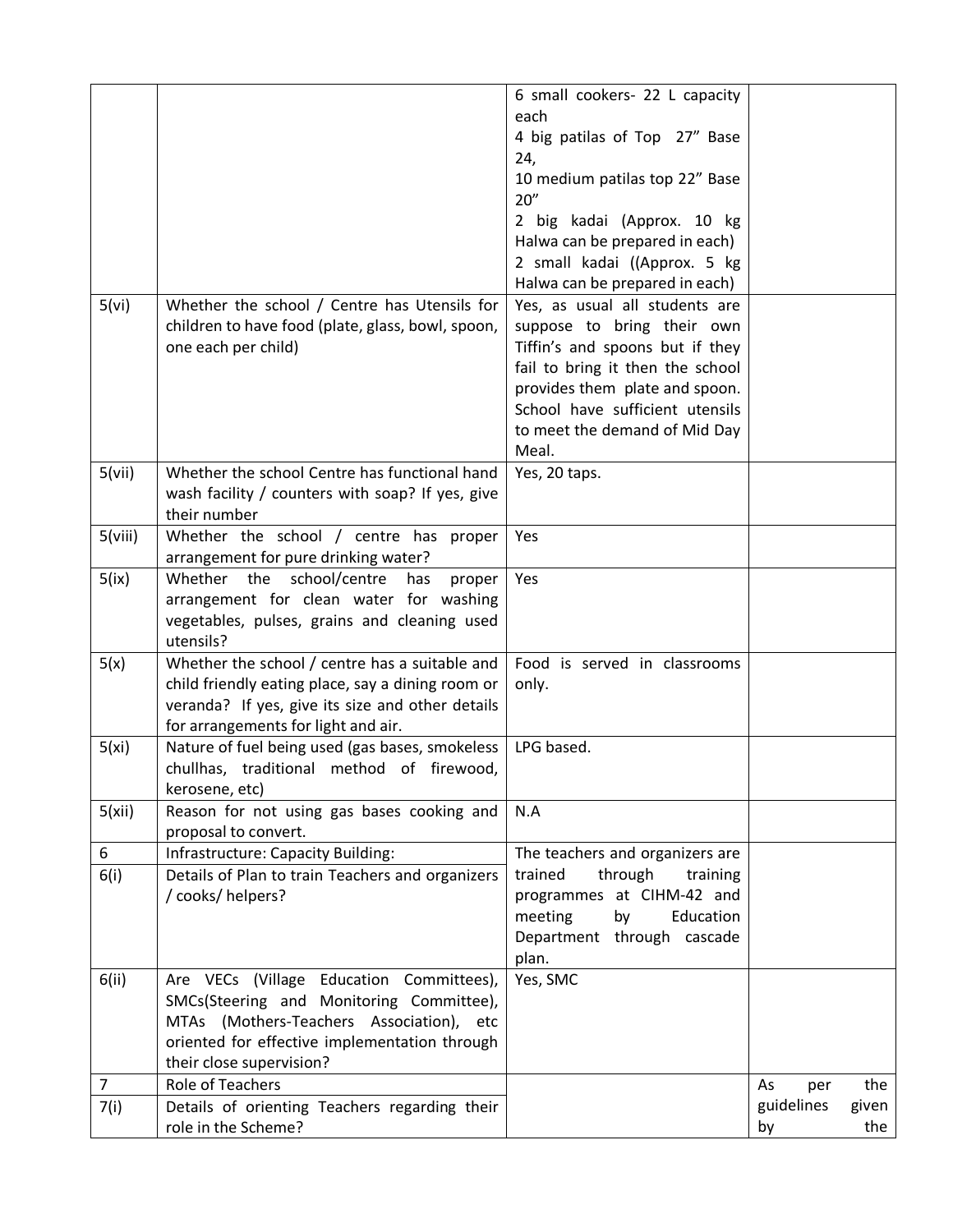|        |                                                                                                                                                                                                                                                               |                                                                                                | department from              |
|--------|---------------------------------------------------------------------------------------------------------------------------------------------------------------------------------------------------------------------------------------------------------------|------------------------------------------------------------------------------------------------|------------------------------|
|        |                                                                                                                                                                                                                                                               |                                                                                                | time to time.                |
| 7(ii)  | Has a training module been developed in 20<br>days in-service training for teachers under SSA<br>(Sarva Siksha Abhiyaan)? Details of Teacher<br>training conducted in this regard.                                                                            | <b>SMC</b><br>members<br>have<br>been<br>trained under SSA in November,<br>December 2016.      |                              |
| 7(iii) | Whether teachers are using the scheme to<br>educate children about hygiene, discipline,<br>social equity, conservation of water, etc                                                                                                                          | <b>YES</b>                                                                                     |                              |
| 8      | Cooks:                                                                                                                                                                                                                                                        | Cook-1                                                                                         |                              |
| 8(i)   | Who is cooking the meal? (Please give breakup)<br>Cooks/helpers<br>engaged<br>the<br>(i)<br>by<br>Department/village Panchayat<br>(ii) Self-Help Groups<br>(iii) NGOs<br>(iv) Mothers Groups<br>(v) Any other                                                 | Cook-Cum-Helpers - 16                                                                          |                              |
| 8(ii)  | Where NGOs are involved, it may be specified                                                                                                                                                                                                                  | No                                                                                             |                              |
|        | whether their selection is in accordance with                                                                                                                                                                                                                 |                                                                                                |                              |
|        | the guidelines of MDM Scheme.                                                                                                                                                                                                                                 |                                                                                                |                              |
| 8(iii) | Total No. of Organizers, cooks & helpers:                                                                                                                                                                                                                     | 1 Organizer                                                                                    |                              |
|        |                                                                                                                                                                                                                                                               | 1 Cook                                                                                         |                              |
| 8(iv)  | Are cooks/helpers given training (at least 15                                                                                                                                                                                                                 | 16 Helpers.<br><b>YES</b>                                                                      |                              |
|        | days) on cleanliness, personal hygiene, cleaning<br>of cooking area, cleaning and washing of food<br>grains etc before using, and good practices of<br>cooking, prior to employing / deploying them<br>on the job for preparing Mid Day Meal for<br>children. |                                                                                                |                              |
| 8(v)   | Remuneration being given to (i) Organisers, (ii)<br>Head Cook, (iii) Cook and (iv) Helper                                                                                                                                                                     | Organizer-Rs. 9000/- per month<br>Cook-Rs. 8500/- per month<br>Helper - Rs. 3000/- per month   |                              |
| 8(vi)  | Who is engaging the cook? How they are<br>appointed and what is the mechanism for<br>ensuring accountability? Are there any norms?                                                                                                                            | cooks<br><b>Schools</b><br>engage<br>the<br>through SMC as per the norms<br>of the Department. |                              |
| 8(vii) | Have Self-Help Groups been tapped for the<br>programme? (If not, constraints in this regard)                                                                                                                                                                  | <b>NO</b>                                                                                      |                              |
| 9      | Steering-cum-Monitoring Committees:                                                                                                                                                                                                                           | At district level once in a month                                                              | <b>SMC</b><br>is<br>daily    |
| 9(i)   | Whether Steering-cum-Monitoring Committees<br>constituted at District and block level and<br>whether regular meetings are held, frequency<br>of meetings?                                                                                                     | with the help of department.                                                                   | the<br>monitoring<br>scheme. |
| 10     | Mobilization of mothers / representatives of                                                                                                                                                                                                                  | Mostly parents of students are                                                                 |                              |
|        | local bodies:                                                                                                                                                                                                                                                 | engaged as cooks cum helpers.                                                                  |                              |
| 10(i)  | What are the steps taken to involve mothers /<br>representatives of local<br>bodies / Gram<br>Panhayats / Gram Sabhas etc taking turns to<br>supervise preparation of meals and feeding of<br>children. What is the effect of this initiative?                | As an output the enrolments of<br>the students has increased.                                  |                              |